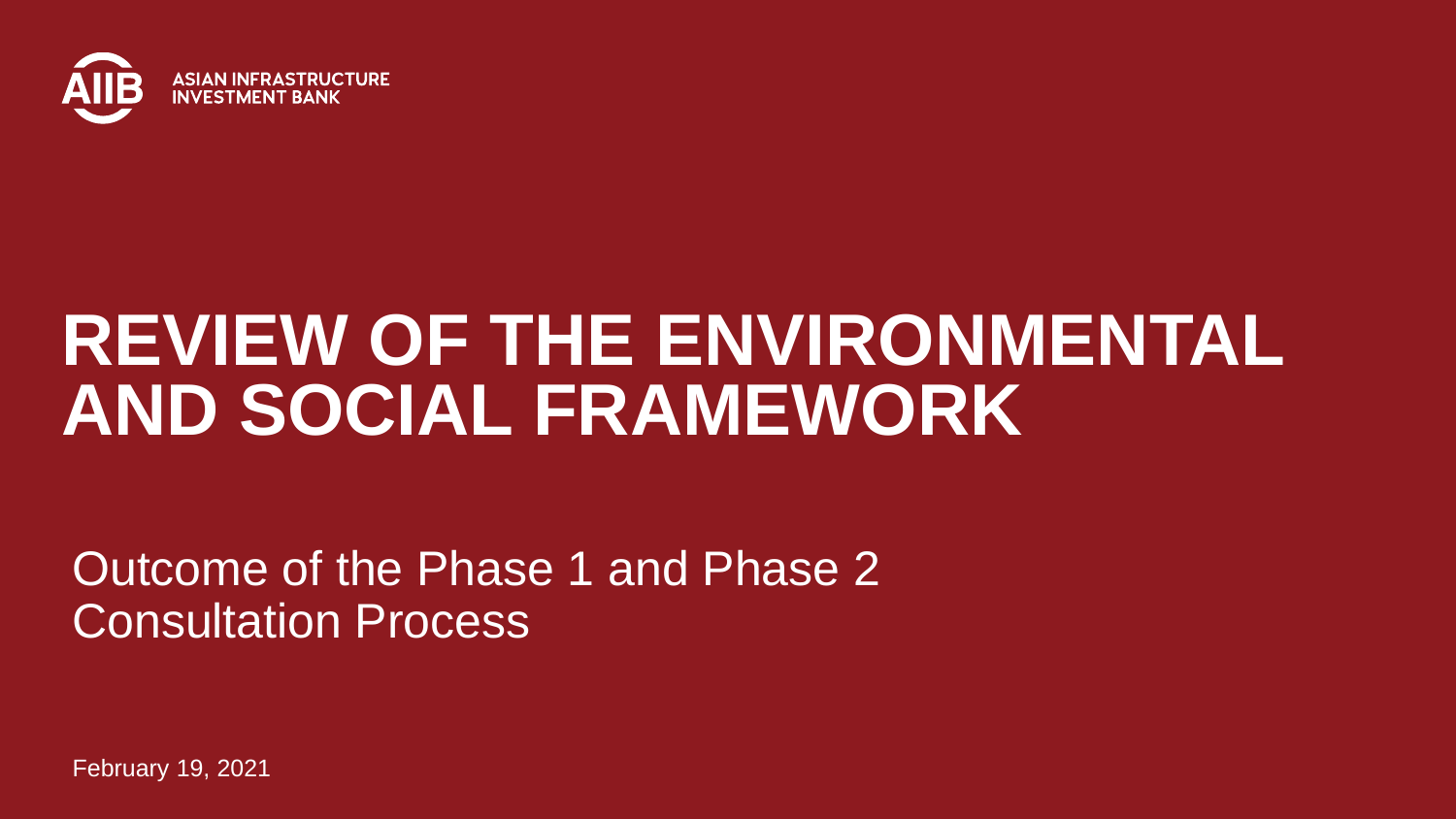#### **Review of the Environmental and Social Framework (ESF): The Mandate**

*"Review of the ESF.* Based on the experience gained from the application of the ESP and ESSs to individual Projects during the first three years of the Bank's operation, the Bank will, at the end of this period, conduct a review of the overall Environmental and Social Framework. As warranted, updates would be introduced to the framework, and further improvements to the ESP and ESSs would be recommended to the Board of Directors for approval. Emphasis will be placed on dynamic learning from both design and implementation of Projects in the diverse countries served by the Bank."

Environmental and Social Framework, Introduction, Paragraph 4.

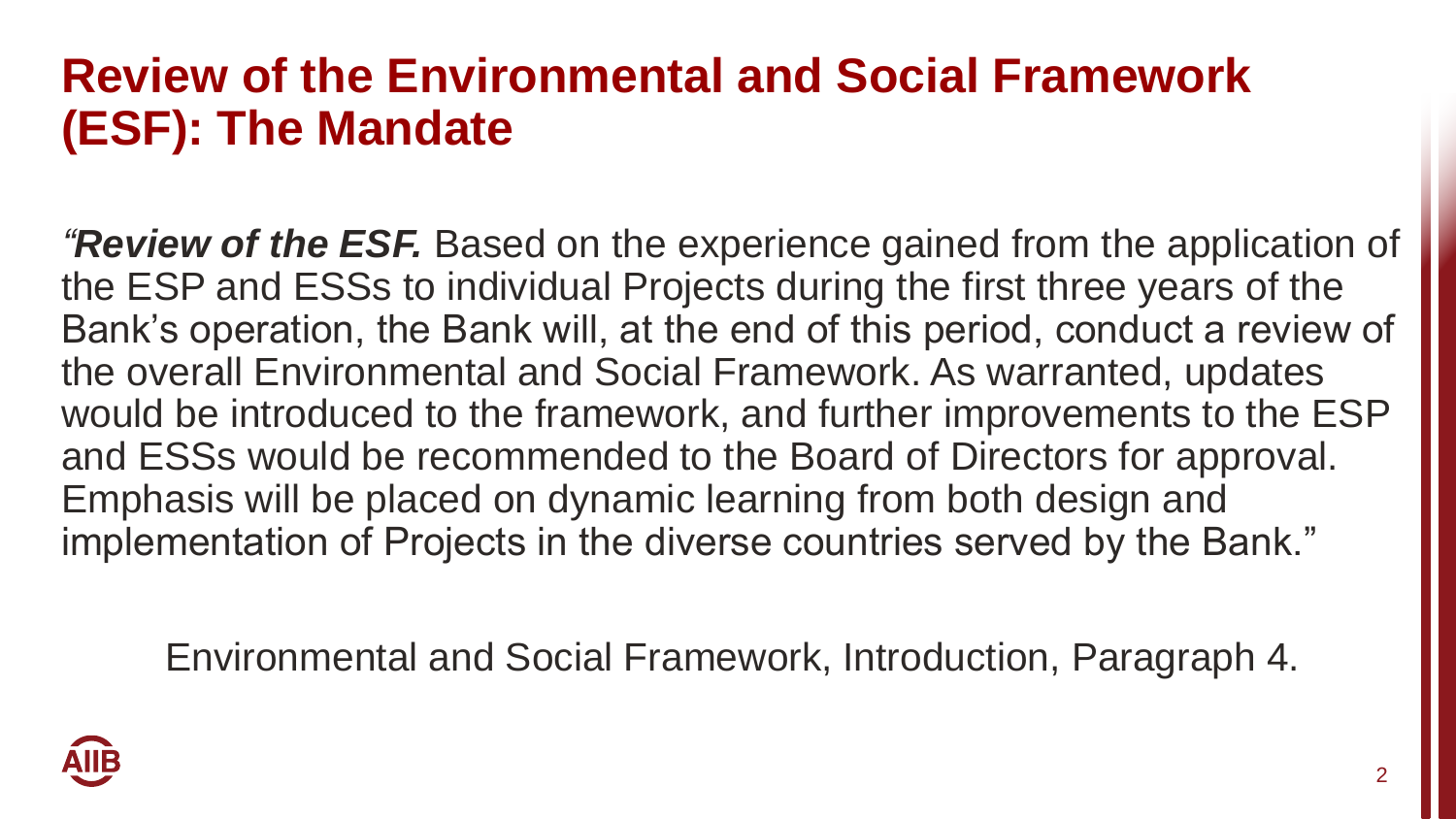### **Principles for Revision of the ESF**

- Support AIIB's aspiration to be a 21<sup>st</sup> Century bank.
- Promote achievement of the Vision Statement.
- Maintain the environmental and social integrity of AIIB.
- Address opportunities for innovation.
- Reflect recent trends in development policies and practices.
- Improve the clarity of the document.
- Enhance operational effectiveness and outcomes.
- Support alignment with development partners.
- Undertake focused update, given limited ESF implementation experience to date.
- Avoid disruption of performance as a result of the revised ESF.



*Continue to have an ESF that can be successfully implemented by AIIB and its clients*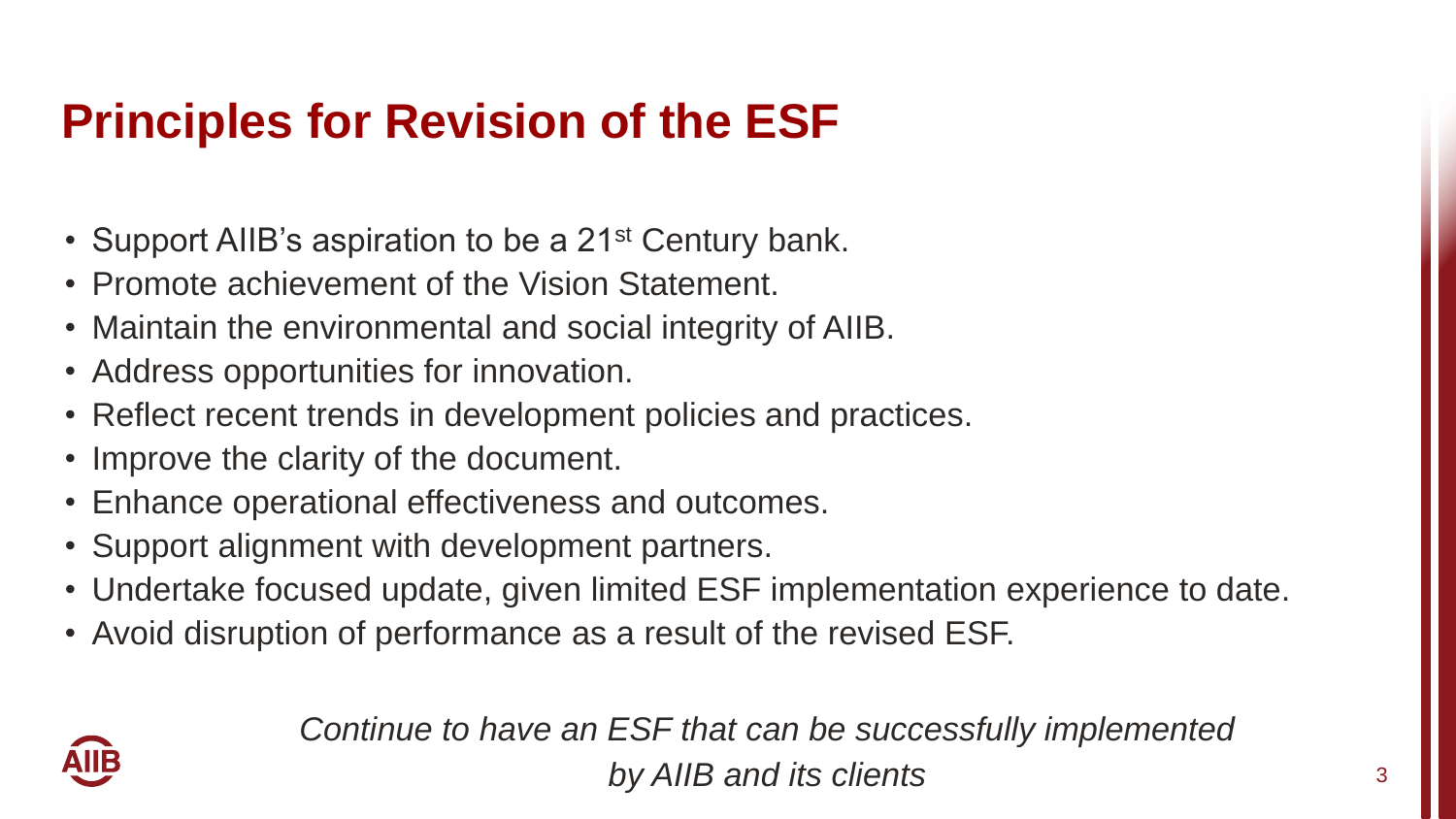#### **Phase 1 (January – March 2020) and Phase 2 (September – November 2020) Consultations**

**Inputs from a Range of Stakeholders:**

- **Meetings and Discussions with Board of Directors, Advisors.**
- **Written Inputs.** Extensive written comments, which are comprehensive in scope, were provided by external stakeholders globally, especially from Asia, Europe and North America, in both Phase 1 and Phase 2 Consultations. AIIB received 125 pages of inputs during Phase 1; and 265 pages during Phase 2. Many of the contributors participated in the 2015 consultation process that resulted in the current ESF (2016, revised 2019).
- **Video Conferences (VC).** VCs with Board Constituencies and CSOs, including a CSO Dialogue with Management, chaired by AIIB's President during Phase 2, that covered the ESF Review as well as other matters of interest, and a VC with European CSOs, hosted by Germany during Phase 1 that provided a forum for CSOs to express their views to AIIB.
- **Internal Meetings.** Meetings were held with Management and staff, including Complaintsresolution, Evaluation and Integrity Unit (CEIU).

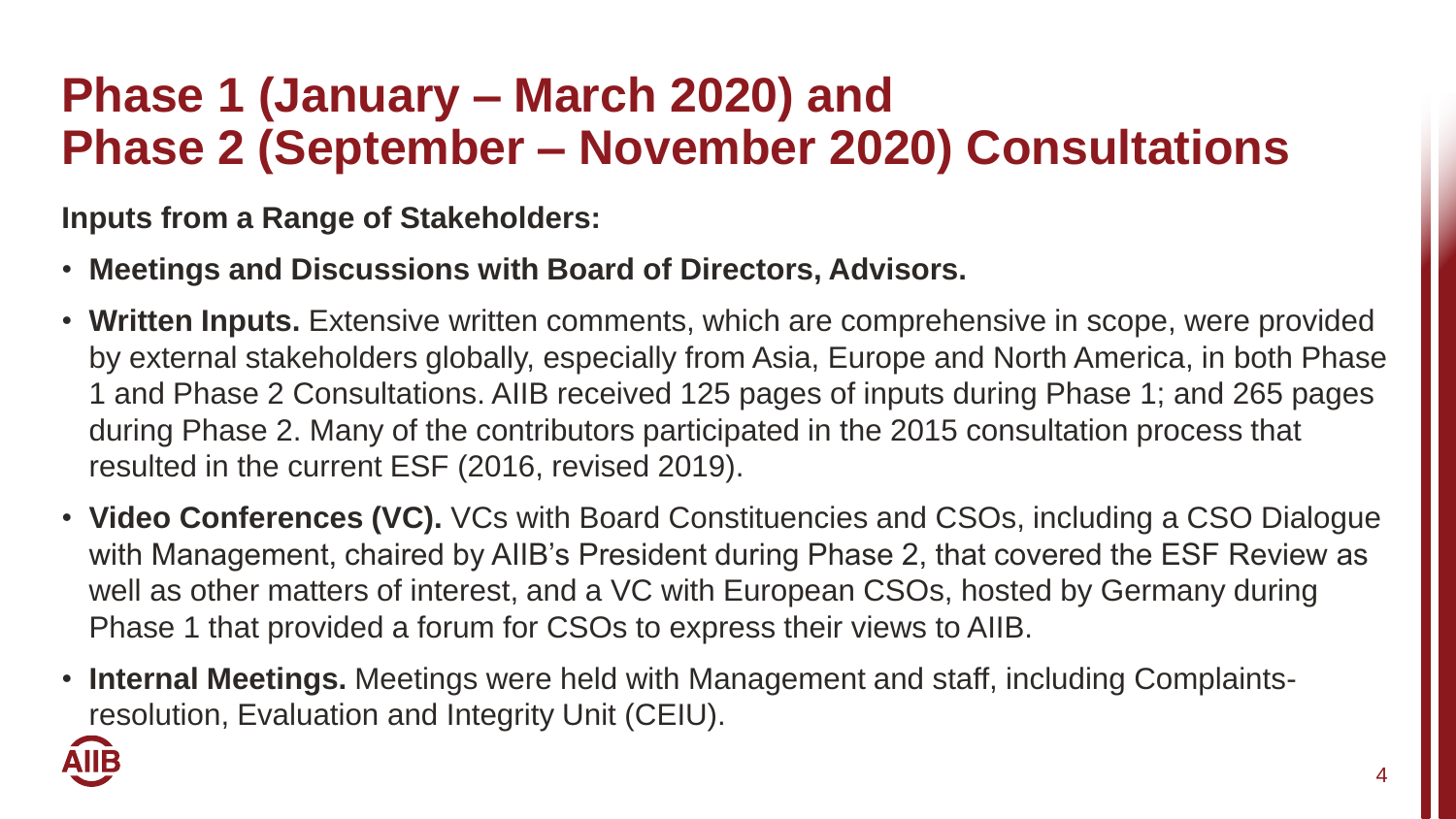# **SUMMARY OF KEY ESF COVERAGE ISSUES**

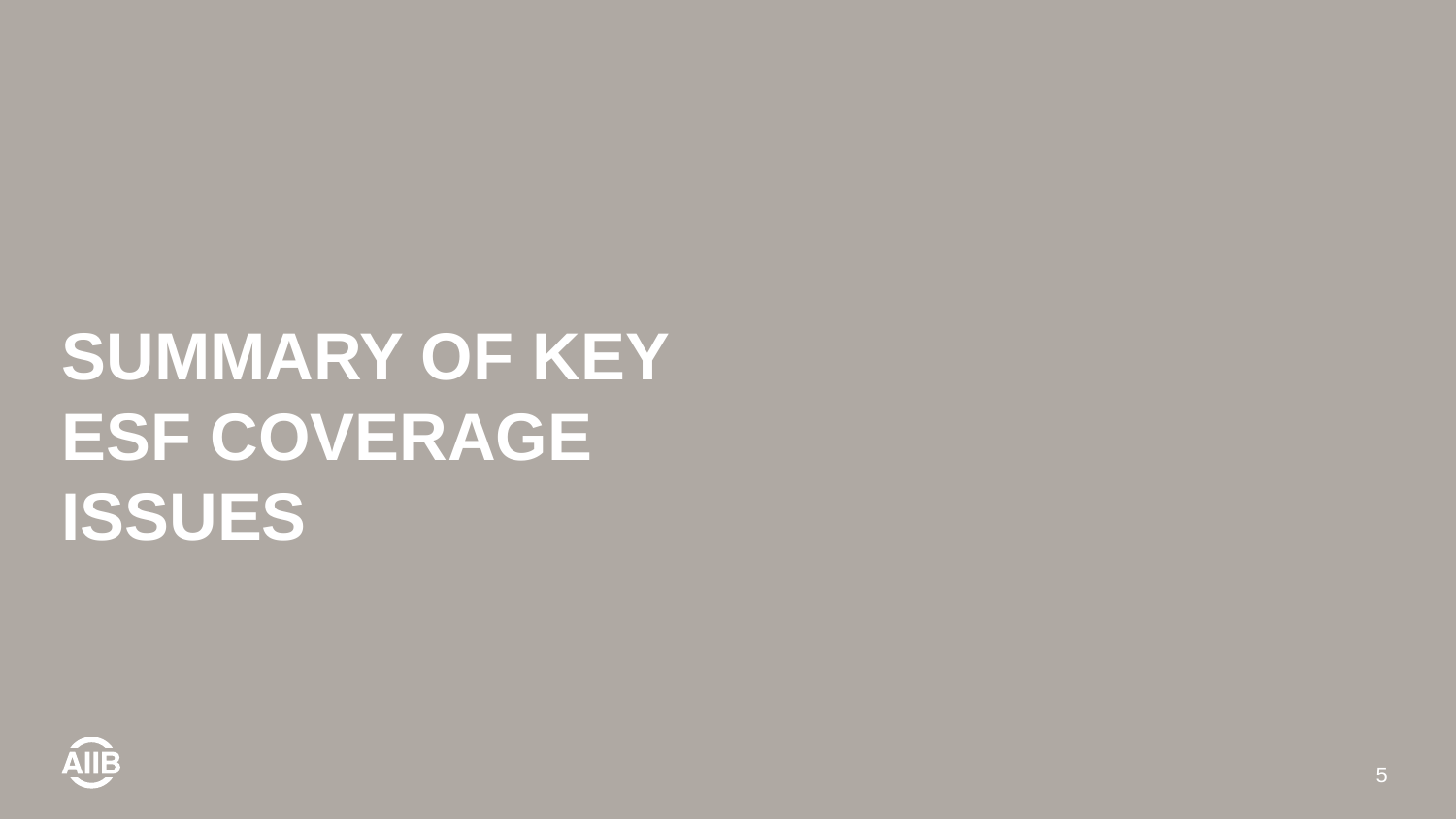### **Phases 1 and 2 Consultations: Key ESF Coverage Issues (1)**

#### **Recommendations/suggestions:**

- **Vision.** Be more forward looking and ambitious in the Vision move beyond the ambition of other MDBs to address environmental, social and climate change issues in development finance.
- **Harmonization and Alignment**. Avoid imposition of competing and overlapping requirements on clients.
- **Disclosure.** Adopt fixed disclosure period; various views about length of the disclosure period.
- **Climate Change.** Increase coverage of climate change to reflect developments since late 2015/early 2016. Reflect the commitments on climate made by AIIB in its Corporate Strategy.
- **Gender.** Various views as to whether there is a need for a separate Strategy/Policy on Gender. Broaden coverage of gender in the ESF, including gender-based violence (GBV).
- **Capital Markets/Use of ESG Approach.** Cover capital markets (CM) investments and use of the Environmental, Social and Governance (ESG) approach under the ESF.

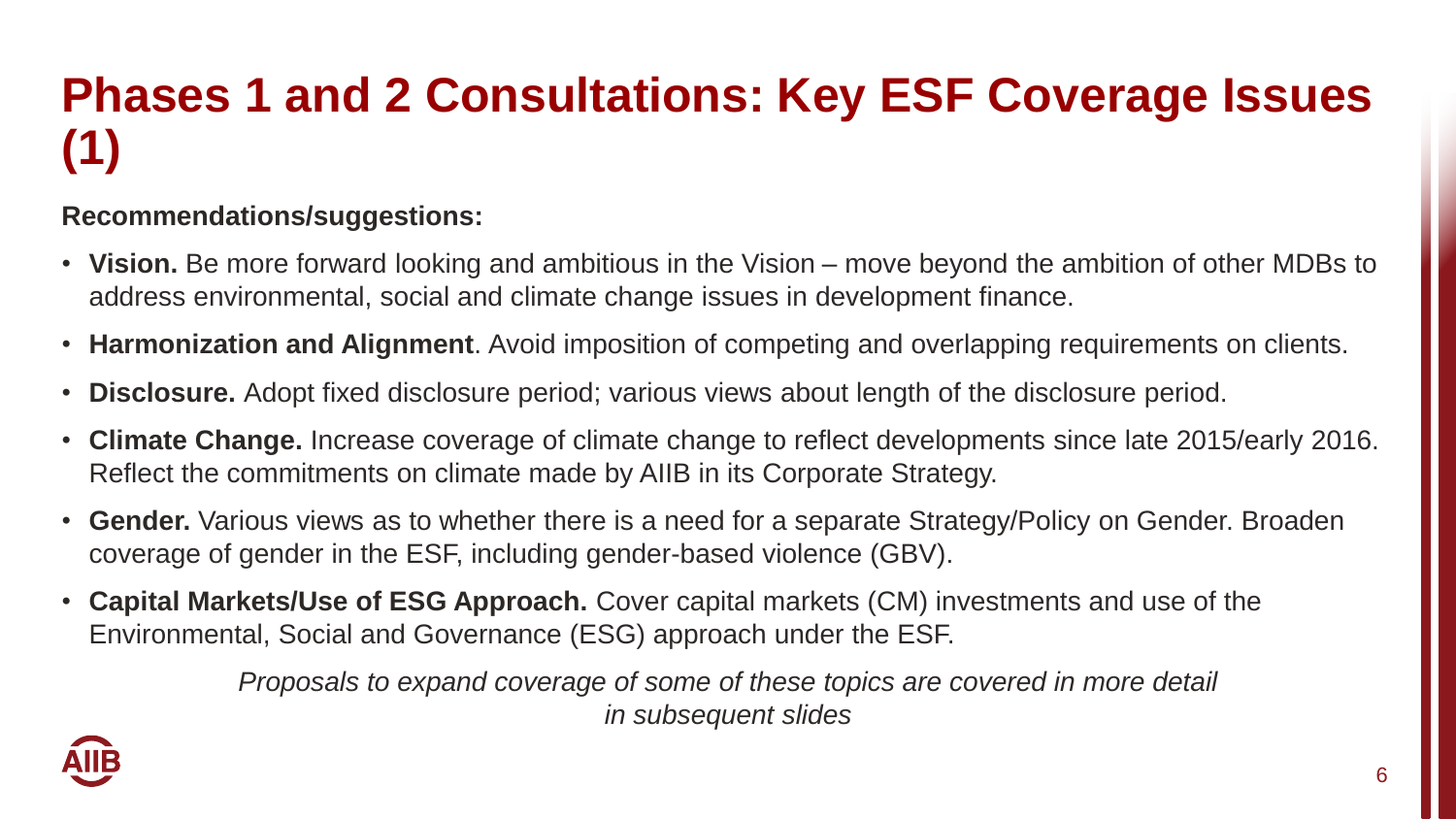### **Phases 1 and 2 Consultations: Key ESF Coverage Issues (2)**

#### **Recommendations/suggestions:**

- **Financial Intermediaries.** Broaden coverage of Financial Intermediary (FI) operations, strengthen AIIB oversight of these operations and clarify requirements for public consultation and disclosure for subprojects.
- **Use of Country and Corporate Systems.** Make use of client environmental and social management systems to more effectively internalize ESF principles in projects. Concern that AIIB commit to strengthen client systems and apply them only if they are at least as strong as ESF.
- **New Instruments.** Add provisions for new instruments, including Program for Results (PforR) and Resultsbased Lending (RBL).
- **Labor.** A variety of views on how to reflect general consensus on importance of sound Labor Management Relations.
- **Indigenous Peoples.** A variety of views about shifting from Free, Prior and Informed Consultation (FPICon) to Free, Prior and Informed Consent (FPIC) in the ESF.

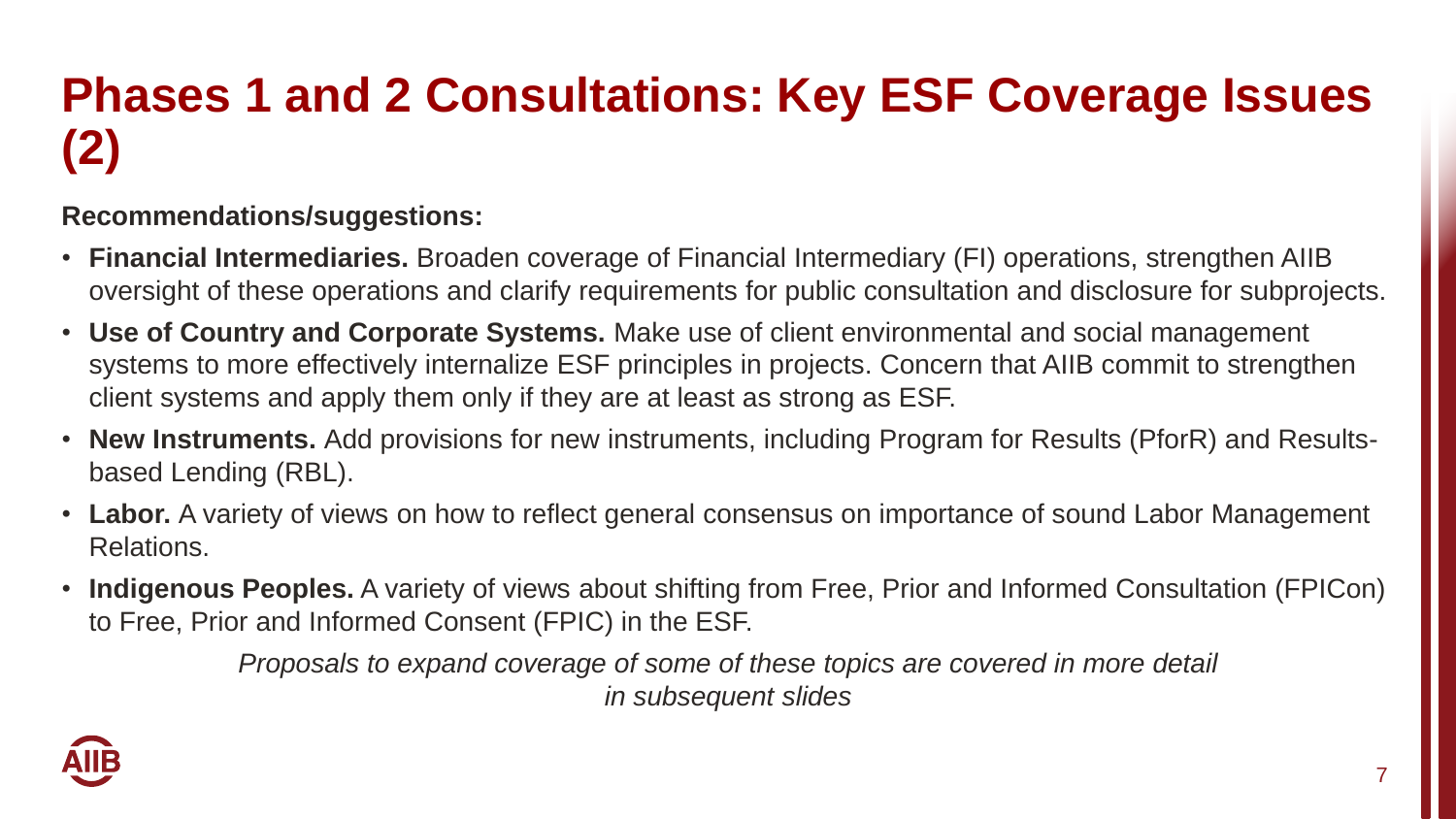### **Phases 1 and 2 Consultations: Key ESF Coverage Issues (3)**

#### **Recommendations/suggestions:**

- **Dam Safety.** Use more criteria than dam height alone in assessing risk.
- **Fossil Fuels.** A range of opinions on whether/how to limit/exclude financing of fossil fuels, especially coal.
- **Technical Assistance and Training.** Offer more technical assistance and training to clients for both Project preparation and implementation and for capacity building.
- **MDB Benchmarking.** Benchmark key elements of the ESP against the standards of other MDBs, especially the World Bank Group and ADB.
- **Digital Privacy.** A range of views on whether to reflect digital privacy provisions in the ESF.

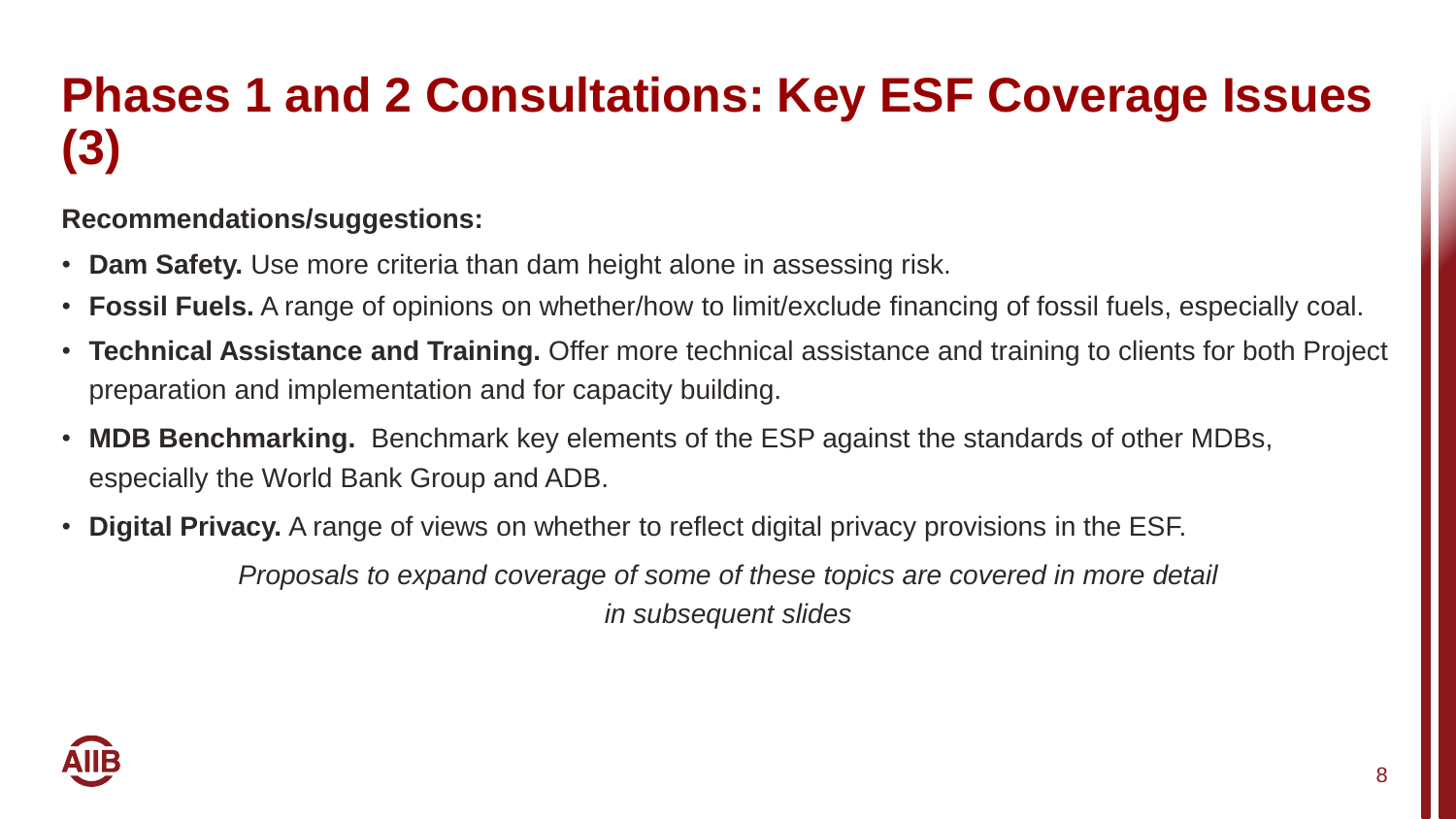### **Phases 1 and 2 Consultations: Key ESF Coverage Issues (4)**

#### **Recommendations/suggestions:**

- **Successful Implementation.** Continue to have an ESF that can be successfully implemented by AIIB and clients and avoids disruption of performance as a result of the revised ESF.
- **Target Date for Future Comprehensive Review.** Differences of views as to whether a target date should be set for a future comprehensive review of the ESF and associated policies such as the Policy on Public Information (PPI) and Project-affected People's Mechanism (PPM).

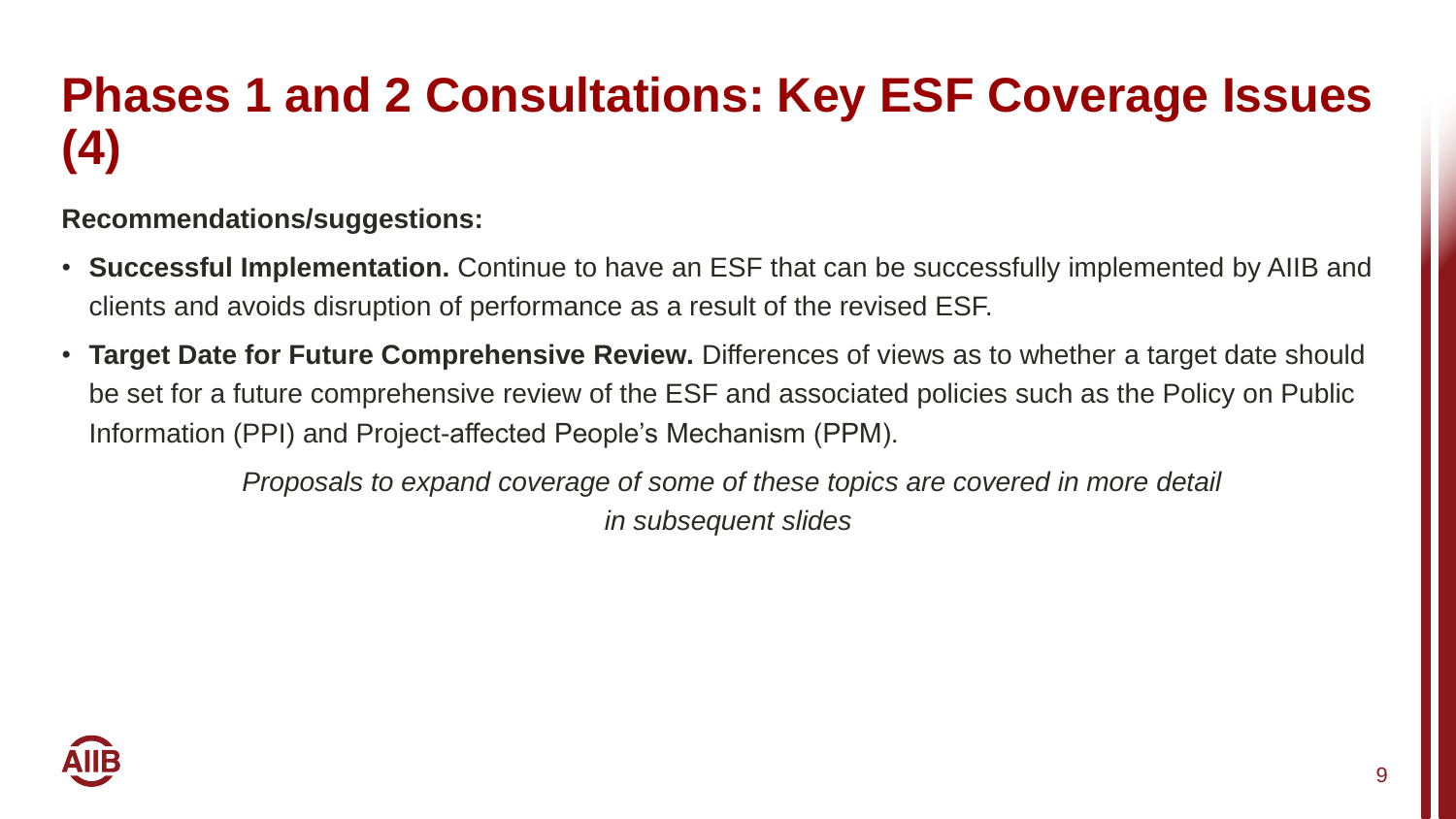## **DETAILED COMMENTS ON KEY ISSUES**

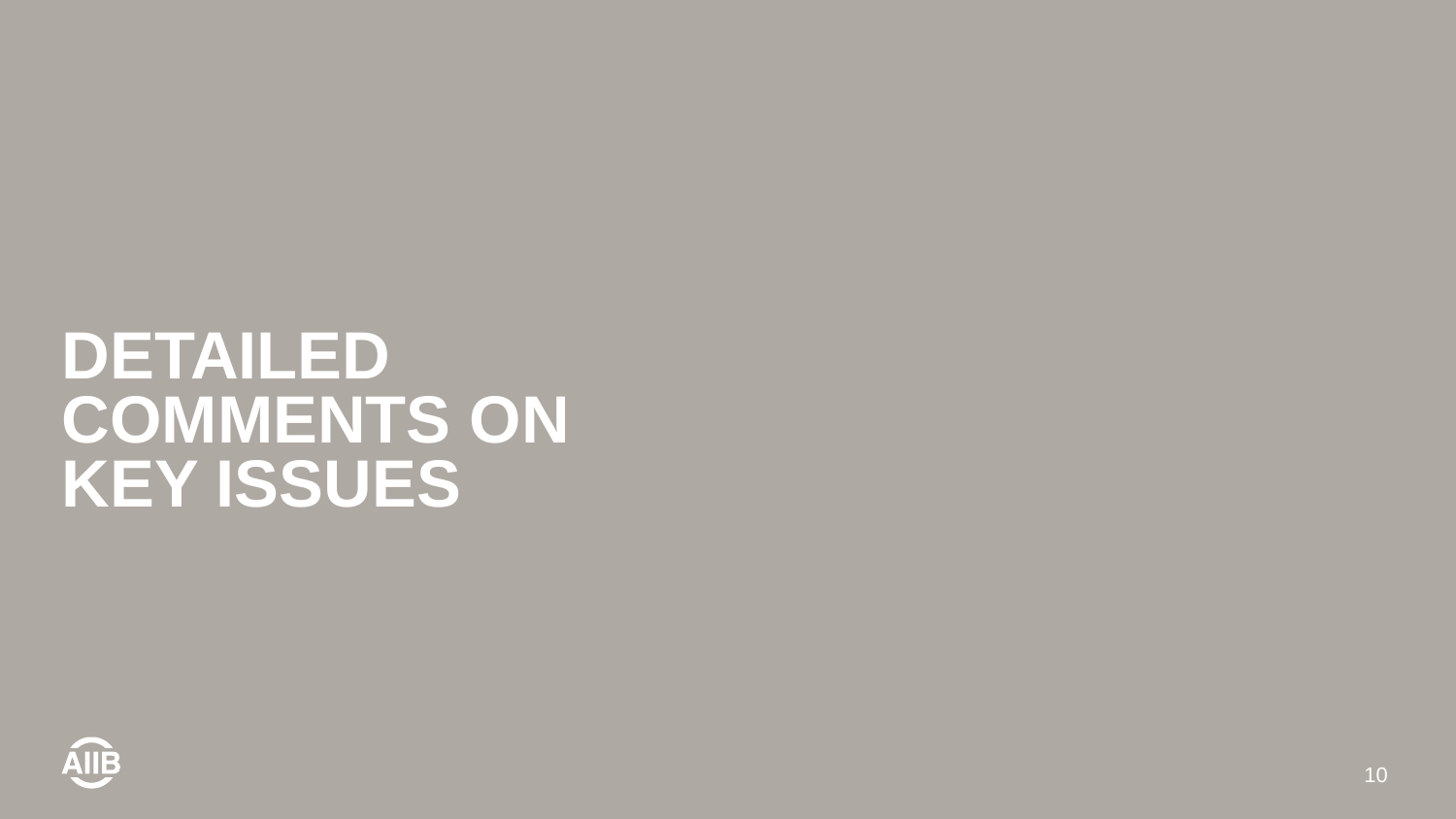#### **Phases 1 and 2 Consultations: Disclosure and Stakeholder Engagement – Key Issues**

- **Fixed Disclosure Periods.** Recommendations were made to set a fixed time period for the disclosure of environmental and social documents; questions were raised about the time period for disclosure, for example, 45 or 60 for Category A projects.
- **Disclosure in Local Languages.** Some parties recommended more comprehensive disclosure of Project-level environmental and social documents in local languages.
- **Stakeholder Engagement.** Some parties recommended enhancing provisions on stakeholder engagement, so that it is inclusive and undertaken throughout the Project cycle.
- **Grievance Redress Mechanisms (GRMs).** Some parties recommended strengthening provisions on GRMs so that they are publicized, accessible and culturally appropriate; verbal reporting, fully documented by the client, may complement written reporting.
- **Project-affected People's Mechanism (PPM).** Some parties recommended strengthening provisions that provide for dissemination of information regarding access to the PPM.

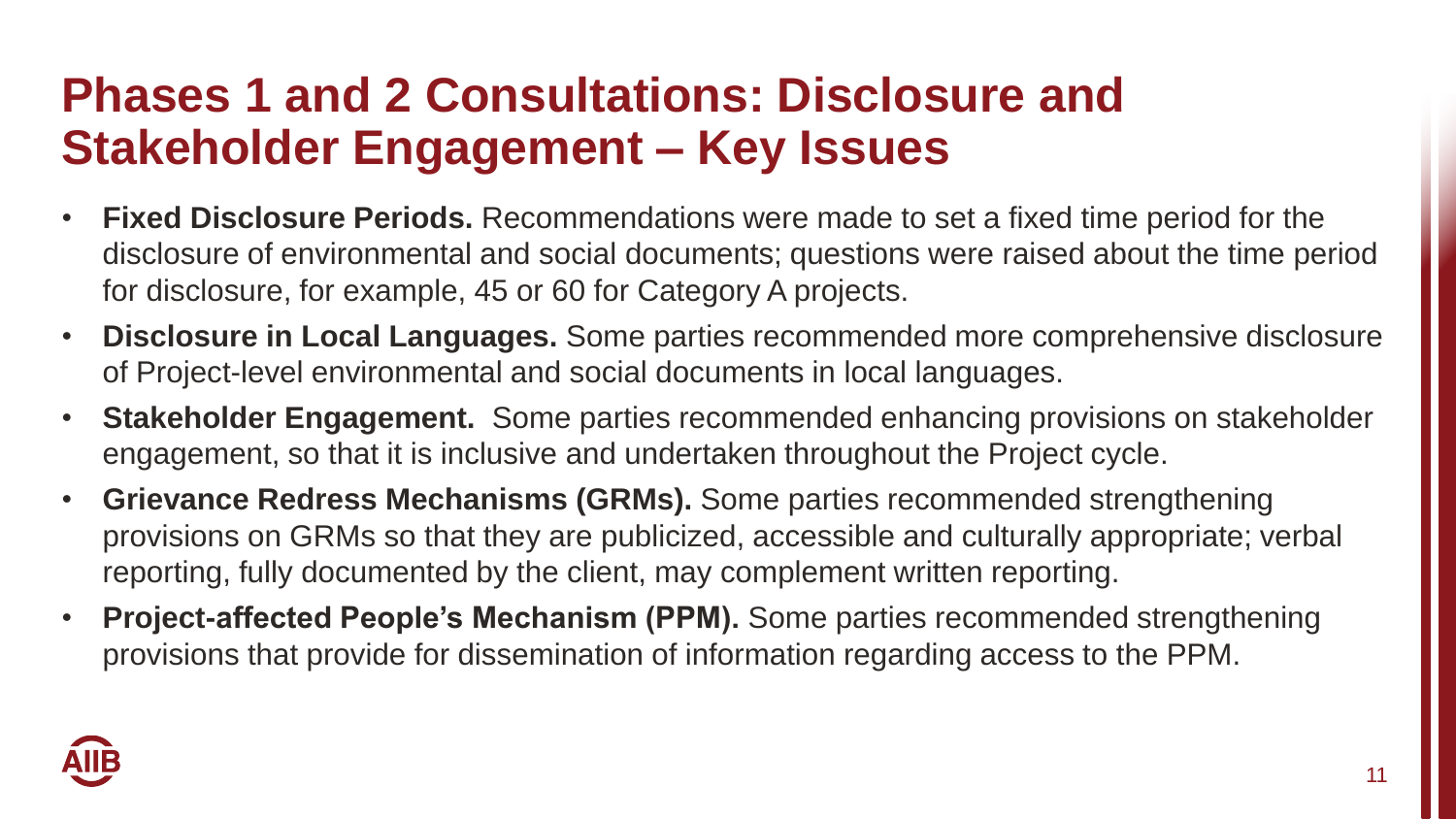### **Phases 1 and 2 Consultations: Financial Intermediaries – Key Issues (1)**

- **FI Strategy.** A range of views was expressed on the need for an FI Strategy, given that FI operations now represent about 20 percent of AIIB portfolio.
- **Information Disclosure.** Some recommendations were made on the need for more transparency and guidance regarding disclosure of environmental and social information at subproject level. Concerns were raised that disclosure 12 months after subproject approval may be too late for Project-affected people to engage; it should be done prior to subproject approval.
- **AIIB Due Diligence (DD) and Oversight.** Some concerns were expressed about the capacity of AIIB and/or the FI to undertake DD and oversee FI Projects:
	- Need more guidance on how AIIB does its DD on FI operations. Clarify how AIIB determines equivalency of the FI's Environmental and Social Management System (ESMS) with the ESP. Measures to avoid the risk of mis-categorization of subprojects are needed.
	- Need "referral list" for subprojects that require higher scrutiny by AIIB and ringfencing of FI subprojects to support specific lower-risk, high-development-impact subprojects.
	- Need to enhance AIIB oversight of FI subprojects, especially high-risk ones.
	- Concern about robustness of FI's environmental and social DD and oversight.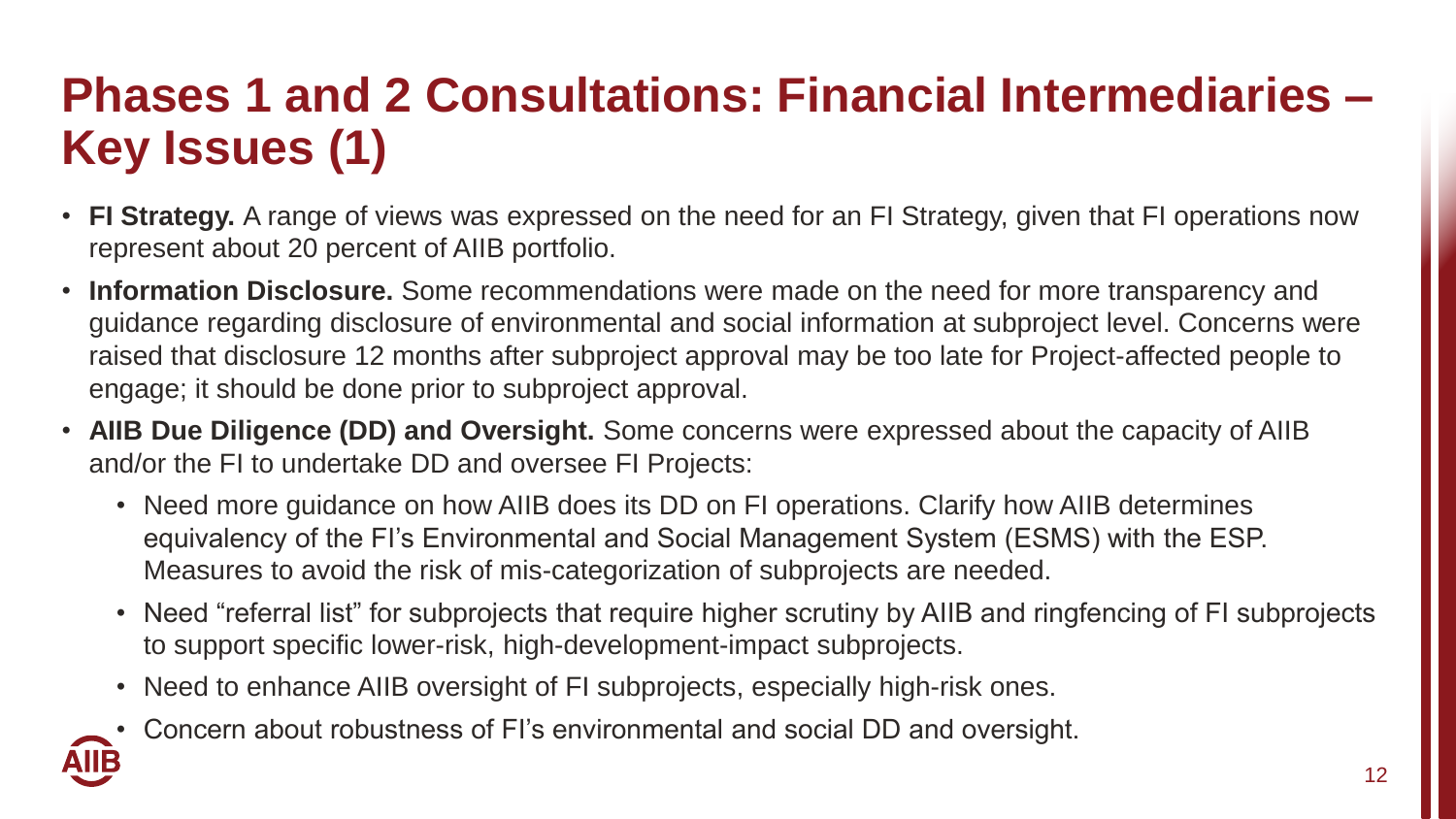#### **Phases 1 and 2 Consultations: Financial Intermediaries – Key Issues (2)**

- **Full application of ESP to all FI subprojects, including Category B ones**. A diversity of views was expressed regarding application of the ESP to Category B subprojects.
- **Division of Responsibilities.** Some concerns were raised regarding the need for clearer division of responsibilities among AIIB, FI, and subborrowers on all environmental and social aspects of FI operations (DD, disclosure, oversight, and accountability).

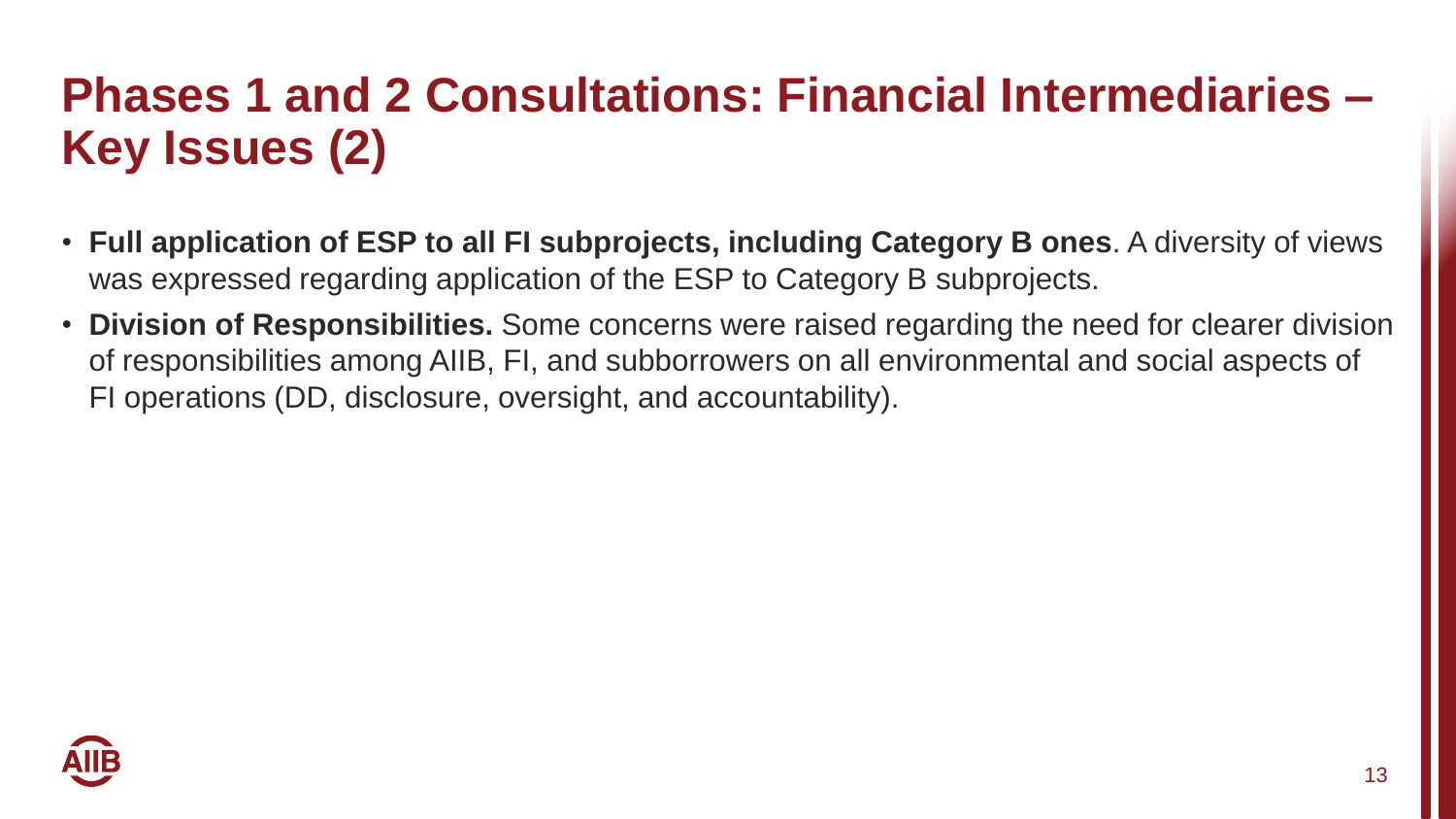#### **Phases 1 and 2 Consultation: Key Climate Change Issues – Strategy Aspects**

- **Climate Change Strategy/Action Plan.** Recommendations were made that AIIB needs a Climate Change Strategy or Climate Change Action Plan, pending which, include climate indicators in Corporate Strategy (and ESF).
- **Climate Finance Targets.** Recommendations were made that AIIB should develop a positive list for Climate Finance with targets for the percentage of the portfolio to be dedicated to climate finance/renewables.
- **Corporate GHG Reporting.** Recommendations were made that by 2025, AIIB should report on GHG emission reductions for all Projects, including FI Projects.
- **Reduce Fossil-Fuel Financing.** Recommendations were made to reassess, by 2025, AIIB's Project pipeline and work to reduce fossil-fuel financing; determine target dates for Paris Agreement compliant peaking emissions; and develop parameters for fossil-fuel financing.
- **Update Energy Strategy.** Recommendations were made for AIIB to update its Energy Sector Strategy to define its approach to eliminating or reducing fossil-fuel financing.

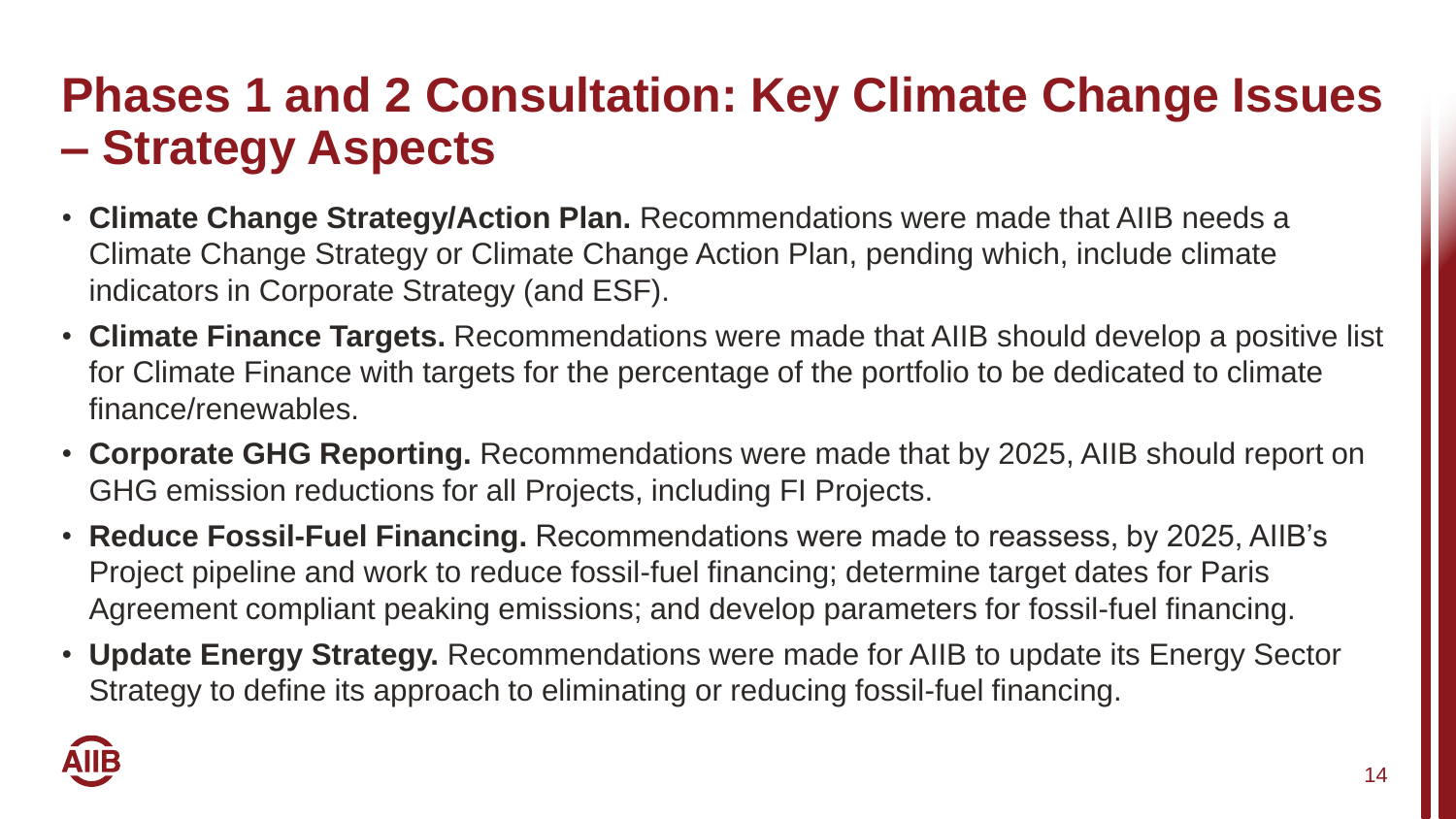#### **Phases 1 and 2 Consultations: Key Climate Change Issues – Policy Aspects**

- **Climate Change Resilience, Benchmarks, Pollutants, Indicators and Gender and Climate Change.** Recommendations were made on the following matters:
	- Require all Projects to be climate change resilient.
	- Develop GHG emission benchmarks for electricity production and best available technology.
	- Increase assessment and reporting on short-lived climate pollutant emissions.
	- Reflect climate indicators in the ESF as environmental risks.
	- Address gender in relation to climate change risks and measures for mitigation or adaptation.
- **GHG Reporting.** Recommendations were made to quantify and disclose GHG emissions:
	- Provide baseline for GHG against which Projects can be assessed and mitigated.
	- Require all clients to account for and publish their direct and indirect emissions from Project-related facilities.
	- AIIB to catalog and monitor its own GHG footprint across its lending portfolio.
	- Set an institution-wide cap on all GHG and carbon emissions financed by AIIB.
	- Disclose data regarding direct and indirect emissions financed across AIIB's portfolio.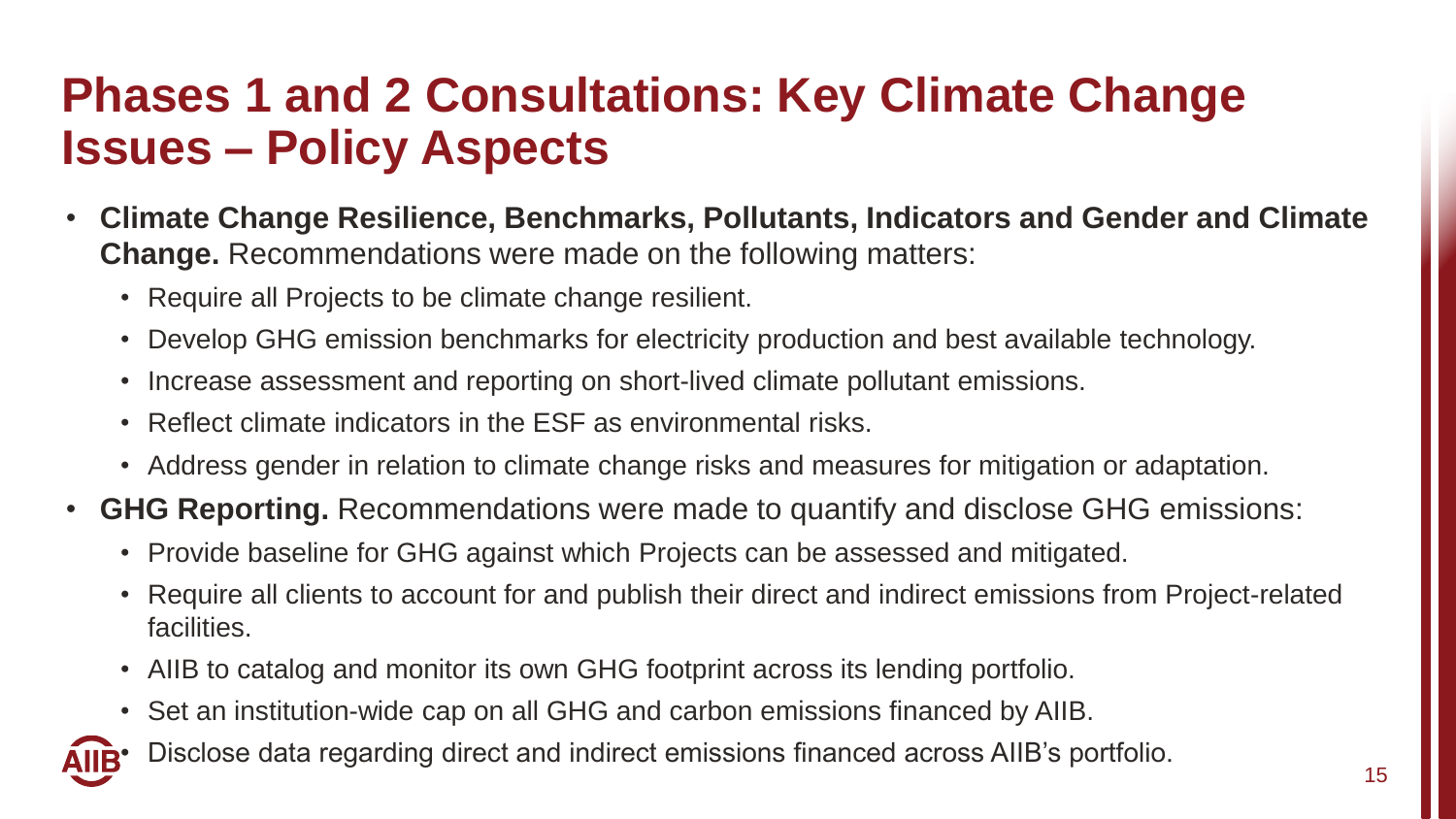#### **Phases 1 and 2 Consultations: Key Biodiversity Issues**

- **Precautionary Principle.** Some suggestions were made to highlight use of the precautionary principle in the ESF, build in stronger warrants of do-no-harm and take an inclusive and holistic approach to protecting and conserving biodiversity and maintaining core ecological functions and services, as they are fundamental to life.
- **Cumulative Impacts on Biodiversity.** Some recommendations were made to pay greater attention to cumulative environmental impacts beyond the Project area:
	- Consider indirect and cumulative impacts of infrastructure development outside natural habitats and protected areas.
	- Measure together and cap cumulative mixed (scale-) impact of all indirect impacts on biodiversity beyond the Project area (regionally, nationally, internationally).
- **Critical Habitats and Protected Areas.** Some recommendations were made not to finance Projects involving critical habitats or protected areas, even if biodiversity offsets are proposed:
	- Allow offsets in a critical habitat only if the parameters for which the area is classified as critical are not involved.
	- Require protected buffer zones nearby critical habitats and protected areas to minimize regional and local spillover impacts of nearby economic activity.
	- 16 • Explicitly require conservation of primary forests, well-developed secondary forests and sites of major environmental, social or cultural significance. Such areas should not be replaced by tree plantations or other land uses.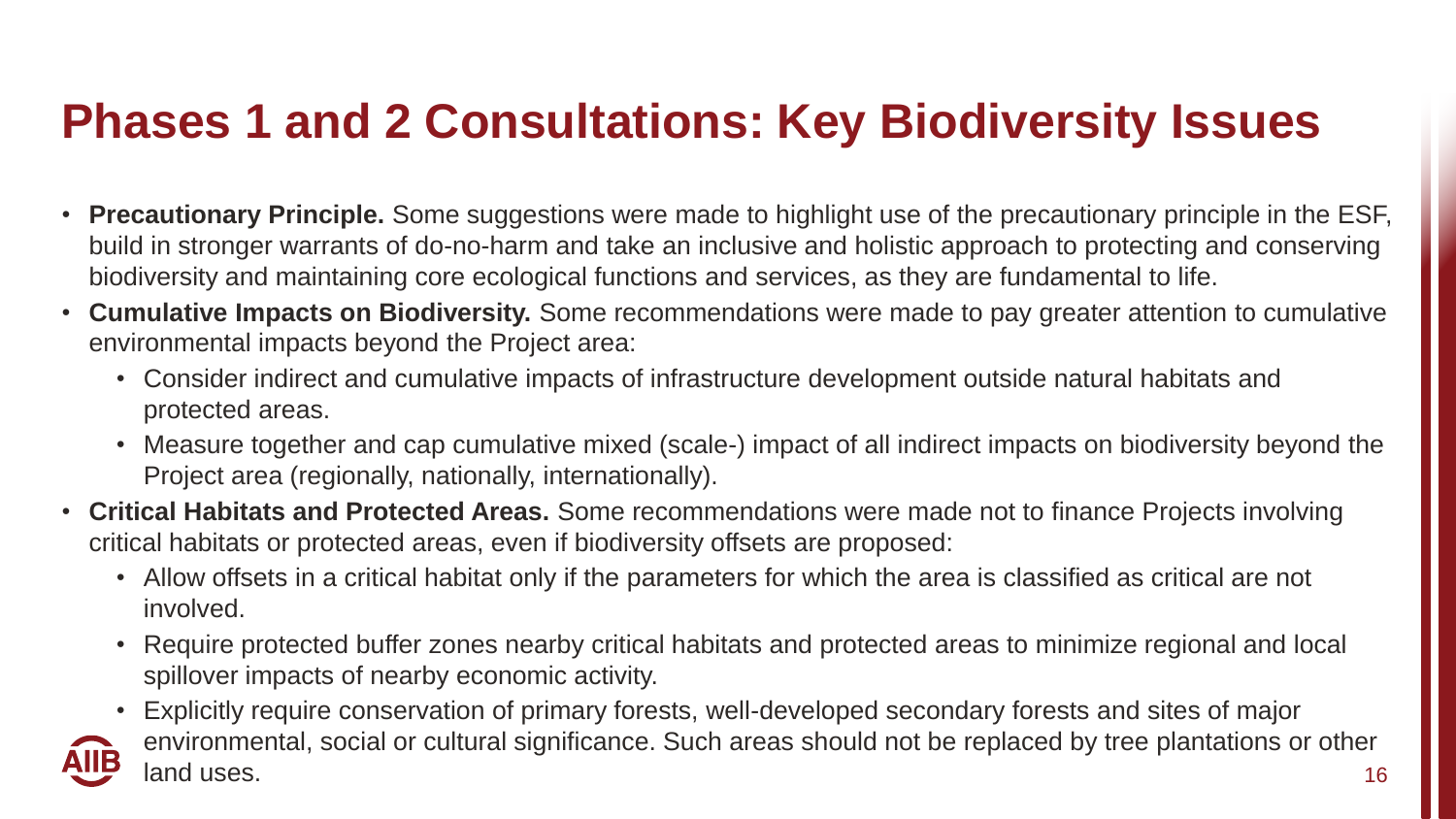#### **Phases 1 and 2 Consultations: Key Social Issues (1)**

- **Gender.** Some recommendations were made to consider adoption of a Gender Policy/Strategy; broaden coverage of ESF, including measures to support gender equality and to address GBV, including Sexual Harassment (SH) and Sexual Exploitation and Abuse (SEA); and mandate collection of genderdisaggregated data.
- **Disability.** Some suggestions were made to include in the ESF a dedicated section that clearly articulates AIIB's intentions and commitments regarding disability inclusion and collection of data disaggregated with respect to disability.
- **Children and Youth.** A proposal was made to enhance coverage in the ESF of concerns of children and youth, including youth organizations.
- **Labor.** Some recommendations were made to enhance the Vision Statement on labor; clarify coverage of conditions of employment and occupational health and safety, workers' GRM, and labor under public sector Projects, while recognizing special status of civil servants; reorganize text on community safety and worker safety; expand non-discrimination criteria; add specific references to ILO Conventions; extend coverage of ESS 1 to supply chain workers; and enhance coverage of workers' organizations.

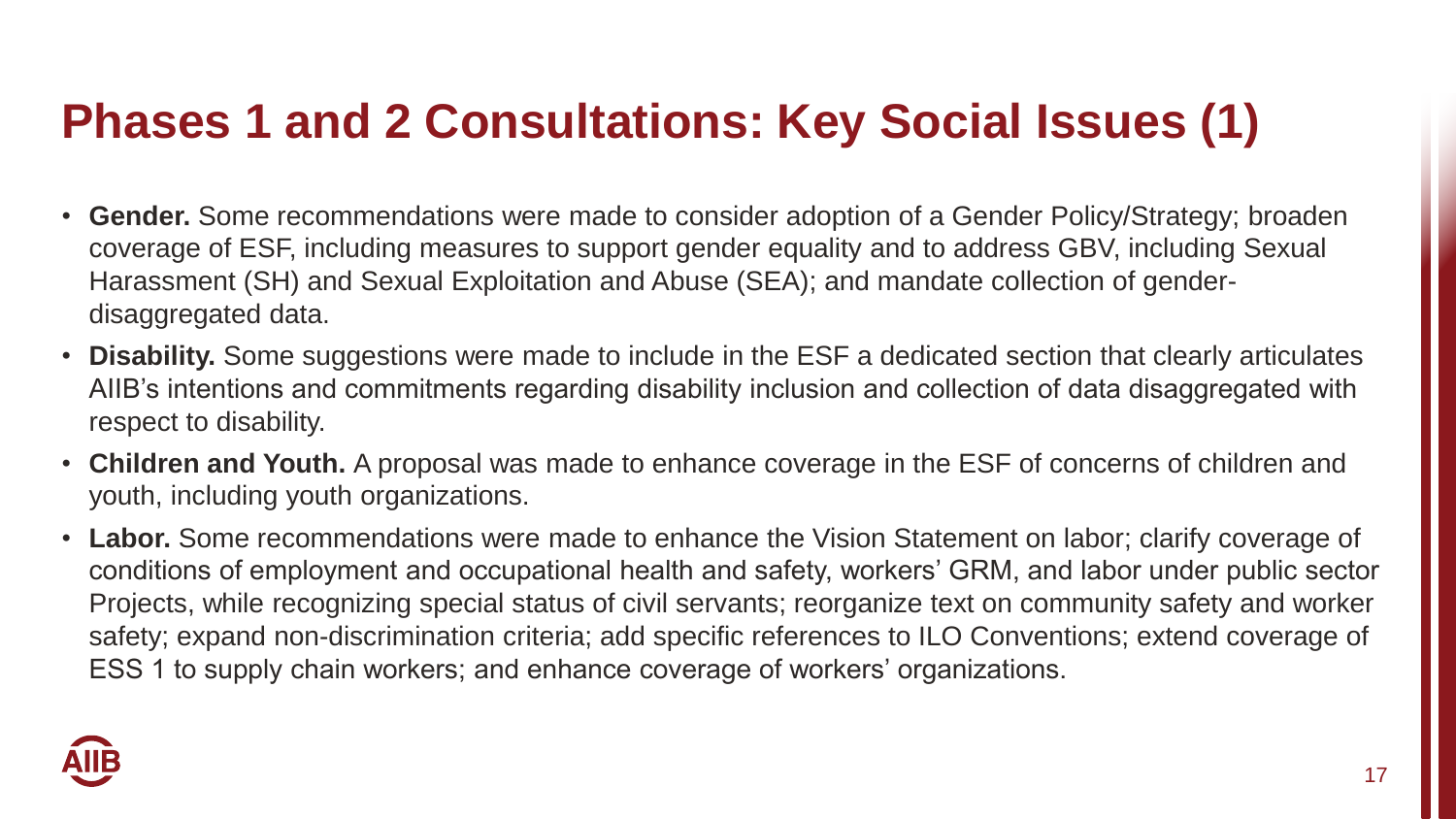### **Phases 1 and 2 Consultations: Key Social Issues (2)**

- **Labor Influx.** Recommendations were made to address risks to communities from labor influx and include measures for management of such labor.
- **Protection against Retaliation.** Recommendations were made to adopt guidance to address protection of rights defenders and prevention of retaliation, publish data on retaliation, and appoint a point person for this issue. Other recommendations included adopting separate ESSs on retaliation and detailed guidance.
- **Security Forces.** Recommendations were made to strengthen guidance on use of security forces.
- **Involuntary Resettlement and Land Acquisition.** Recommendations were made to maintain existing standards. Recommendations were made to upgrade to include "no forced resettlement," require that resettlement plans and their budgets be available before Board presentation, and in some cases to address legacy issues going back longer than 3 years.
- **Eligibility Cut-off Dates.** Recommendations were made to appropriately publicize information on the cut-off date for settlers without legal rights to receive resettlement assistance and compensation and warnings that persons settling in the project area thereafter will be subject to eviction.
- **Land Aggregators.** Recommendations were made to strengthen text to require third-party land aggregators to abide by the ESF through legal agreements with the third party.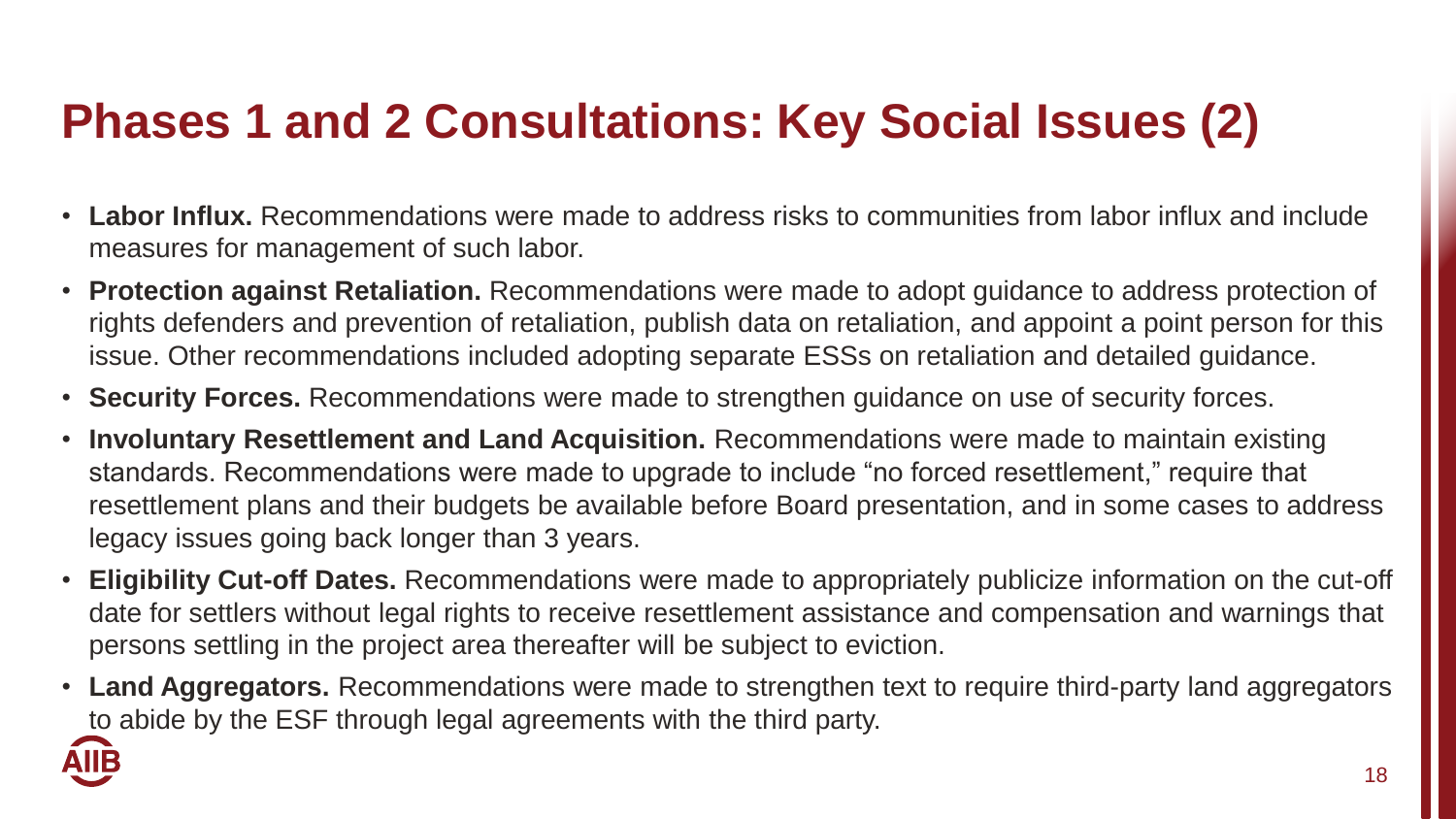#### **Phases 1 and 2 Consultations: Key Social Issues (3)**

- **Indigenous Peoples.** Recommendations were made to consider adopting use of Free, Prior and Informed Consent (FPIC); or to consider retaining Free, Prior and Informed Consultation (FPICon).
- **Resource-Dependent Communities.** Recommendations were made to strengthen protections for groups who depend on biodiversity and natural resources, including Indigenous Peoples and forest peoples.
- **Human Rights (HR).** Recommendations were made to adopt a policy commitment to HR and require clients to respect human rights; and conduct HR due diligence in line with UN Guiding Principles on Business and HR (UNGPs).
- **Contingent Liability Funding.** A suggestion was made to require contingent liability funding to remedy harms in all higher-risk Projects, complemented by AIIB contributions to the extent of its involvement in any adverse impacts; and consider HR impacts on Project-affected People prior to exercising contractual remedies.

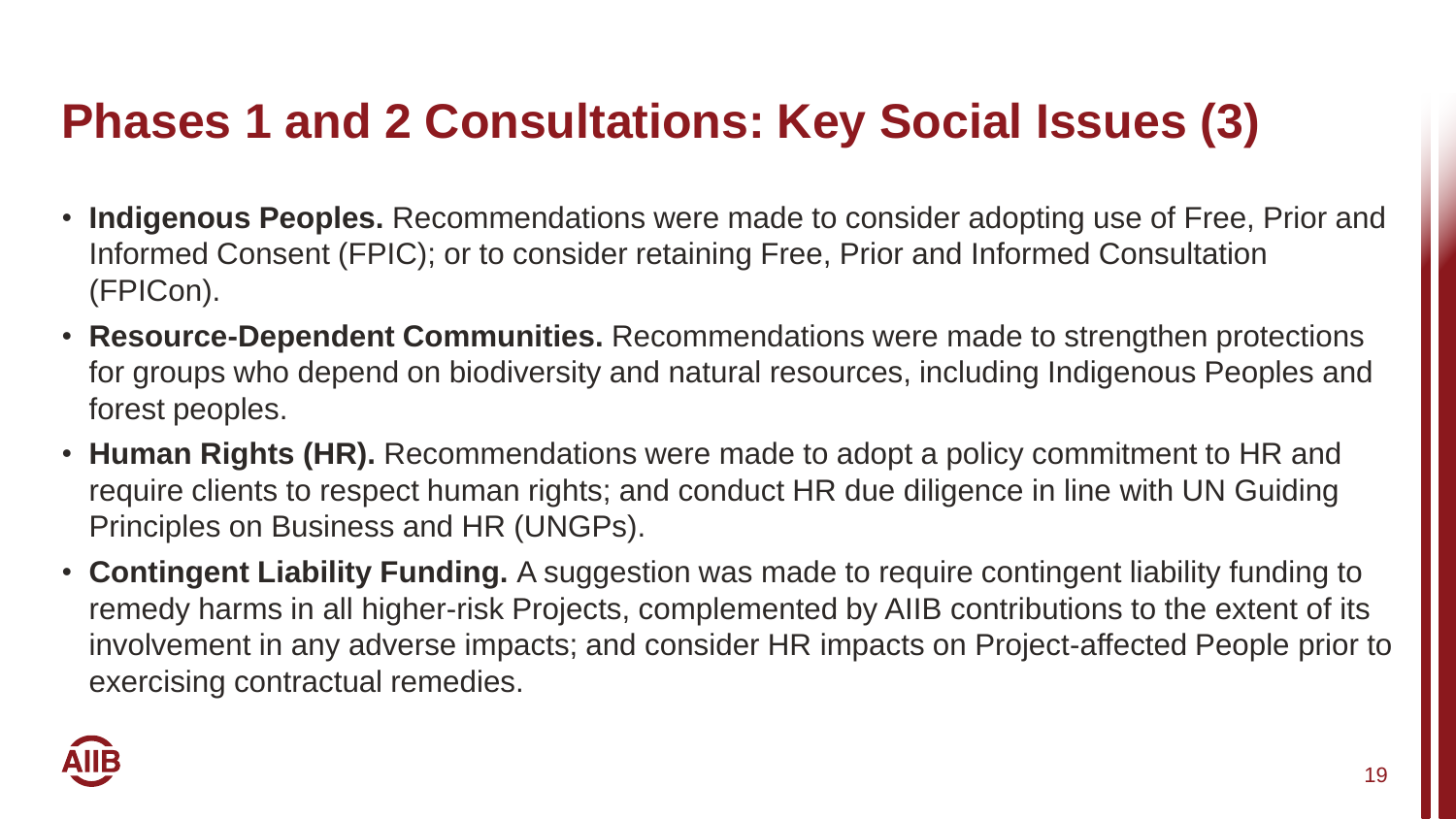#### **Phases 1 and 2 Consultations: ESEL Issues**

#### **Environmental and Social Exclusion List (ESEL)**

- **Fossil Fuels – Coal.** Recommendations were made to consider addition of coal to the ESEL, like many other MDBs. Other suggestions were made to address fossil fuels in Energy Strategy update rather than the ESEL at this time.
- **Fossil Fuels – General.** Recommendations were made to consider adoption of a gradual (or immediate) phasing out of all fossil-fuel investments, like some other MDBs. Other recommendations were made to address this matter in Energy Strategy update.
- **Asbestos.** Recommendations were made to consider banning asbestos, given its welldocumented health risks, or revising language to further restrict its use.

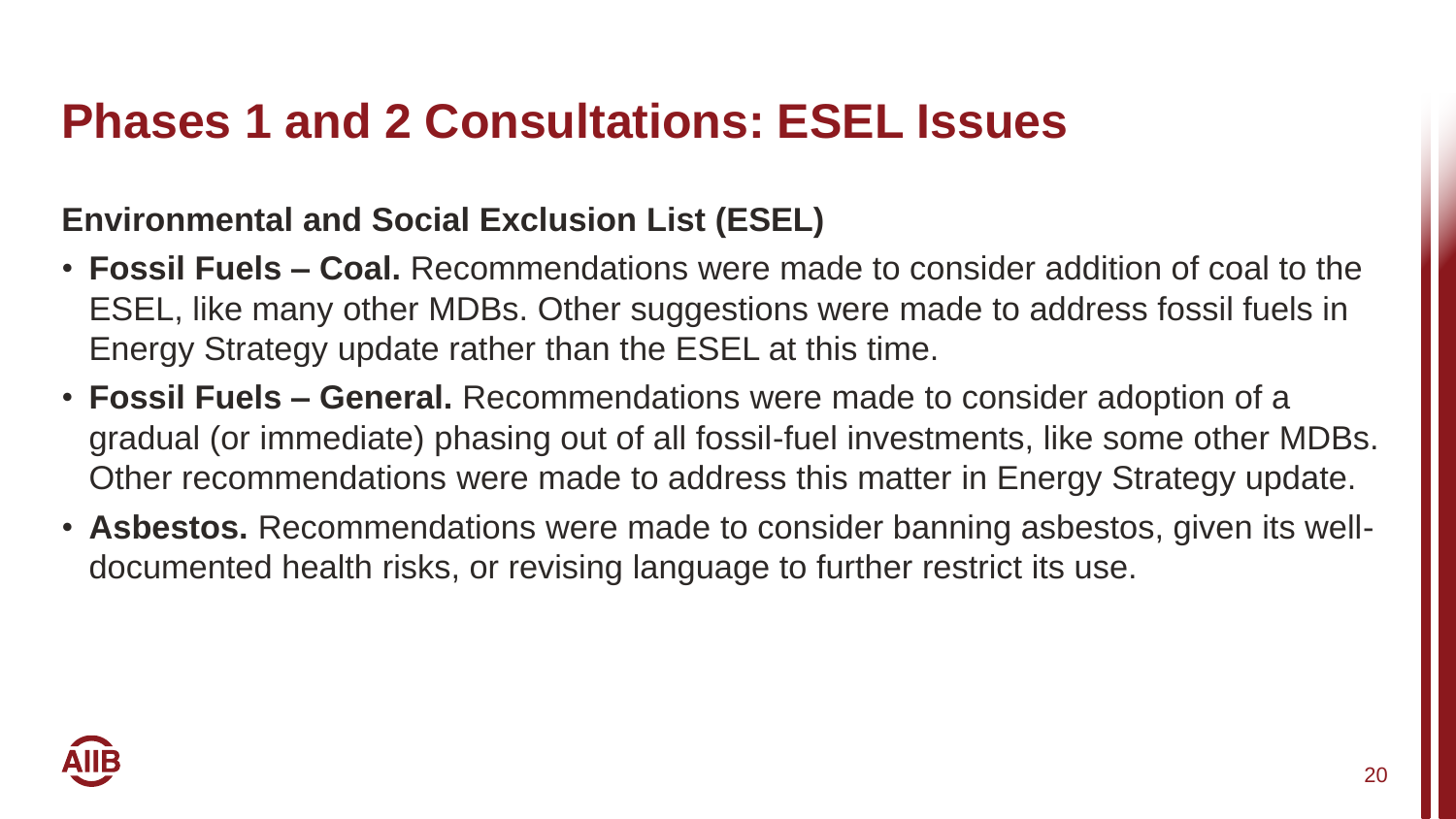#### **Phases 1 and 2 Consultations: Key Project Level Preparation/Implementation Issues**

**Recommendations were made to strengthen Project Preparation and Implementation including the following:**

- **Improve Quality of Consultations.** Take measures to improve the quality of consultations so that they are meaningful and have a greater influence on Project design and implementation.
- **Enhance Dissemination of Information.** Make Project-level information more easily accessible online and in hard copy in the Project area. Post materials for all Projects AIIB supports in English and translations on the website.
- **Improve Project-Level Grievance Redress Mechanisms.** Take measures to carefully monitor the performance and effectiveness of Project-level GRMs. Actively monitor the types of grievances and their timely resolution by the client.

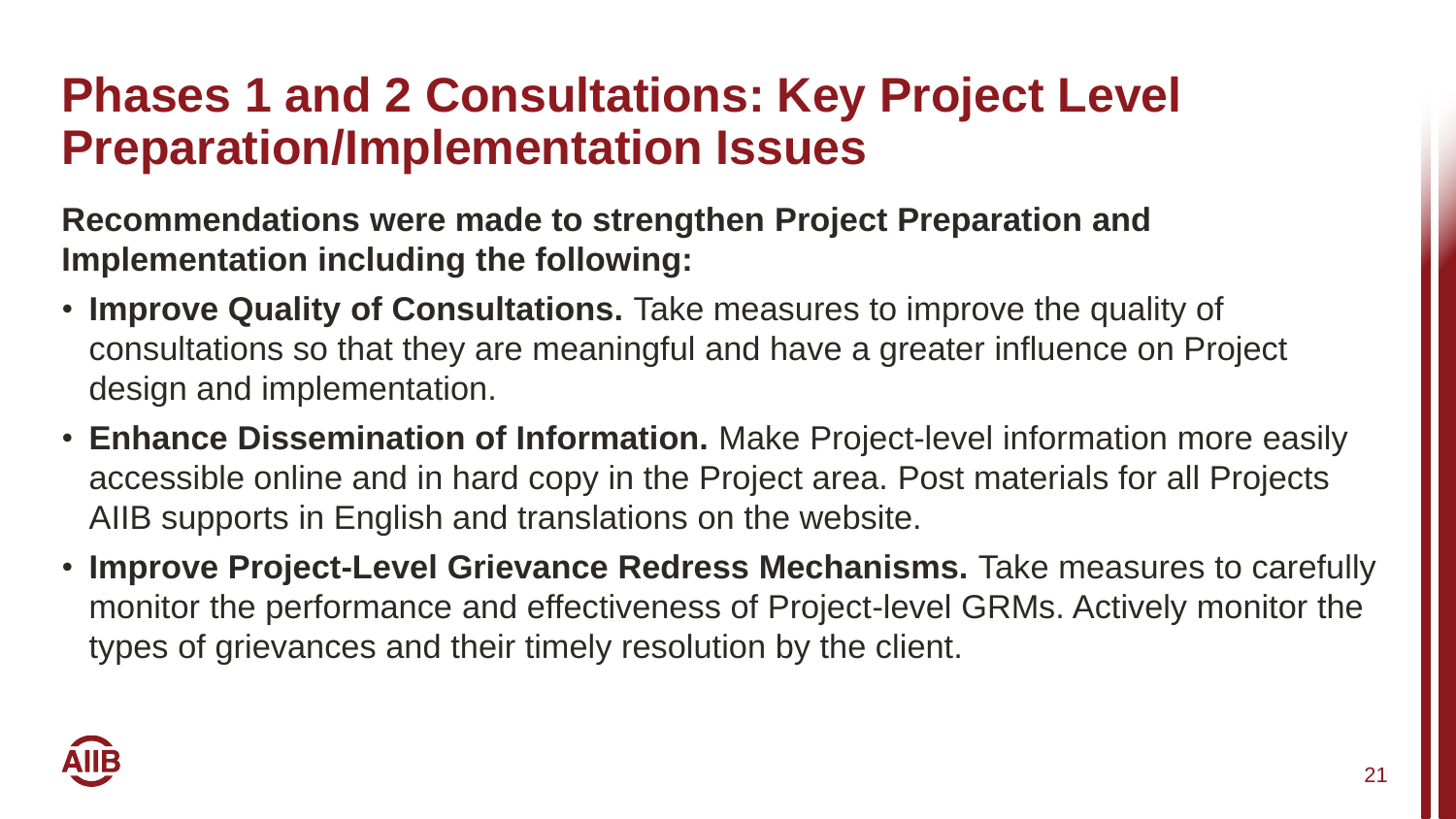#### **Phases 1 and 2 Consultations: Special Fund – Proposed Use for Technical Assistance and Capacity Building**

**Some proposals were made to use Special Fund (SF) resources for Technical Assistance and Capacity Building as follows:**

- **Use of SF Resources.** Use SF resources to build clients' environmental and social capacity during Project preparation and implementation, and to support preparation of environmental and social studies and instruments, and client monitoring of their implementation.
- **Revise SF Rules and Regulations.** Expand SF Rules and Regulations (RR), which currently limit the use of the resources of the Fund to "technical assistance" (TA) for "preparatory activities required during preparation and early implementation of a project" (Section 3.01(a)).

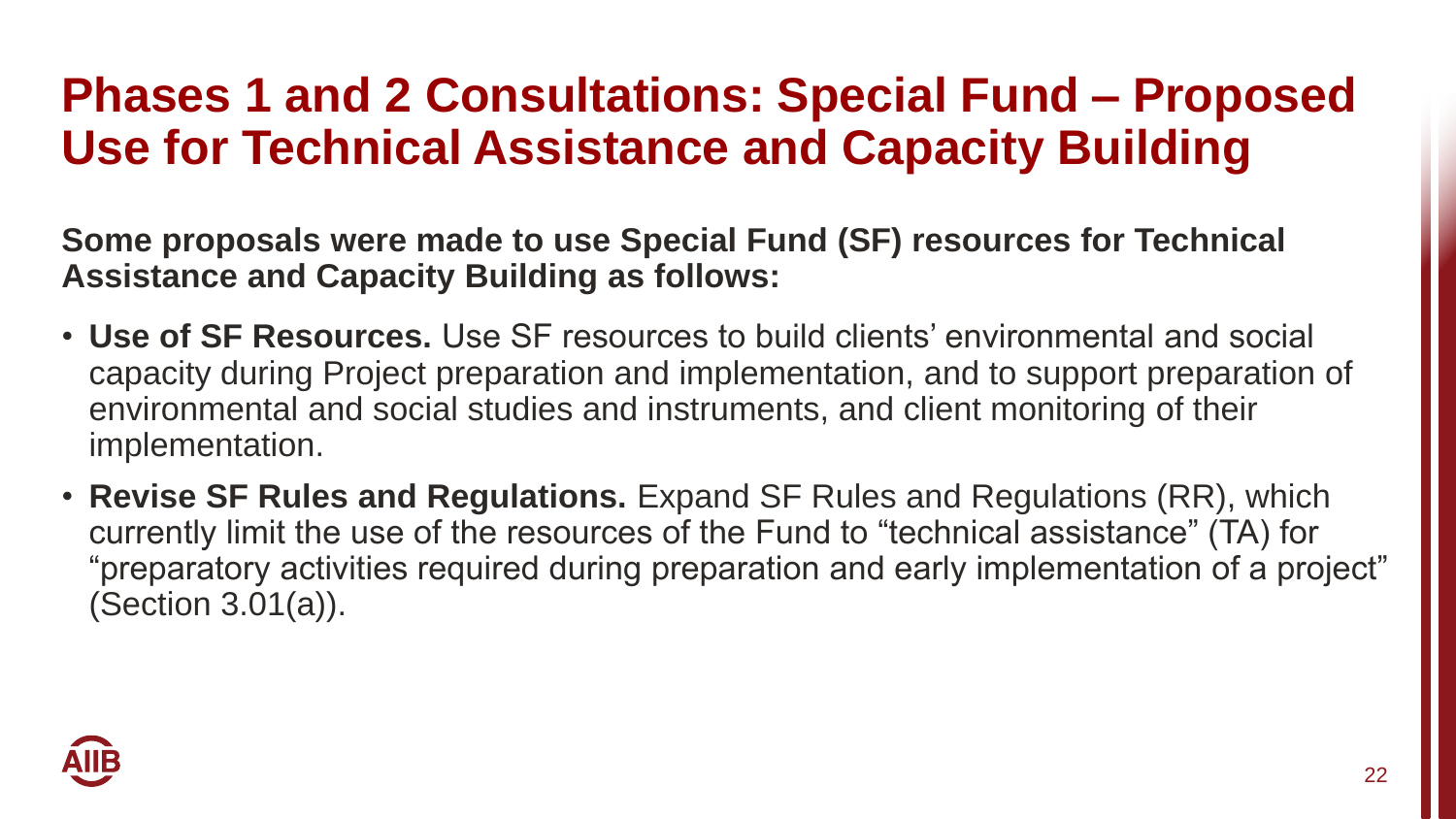#### **Phases 1 and 2 Consultations: Additional Measures**

- **Guidance to Staff and Clients.** Comments and observations were made relating to additional guidance for staff and clients to facilitate their implementation of the revised ESF.
- **Training.** Observations were made that the effective implementation of the revised ESF will require training of staff, clients and consultants on the updated elements of the ESF.
- **Dissemination.** Recommendations were made to disseminate the revised ESF to Development Partners, clients, consultants and the public.